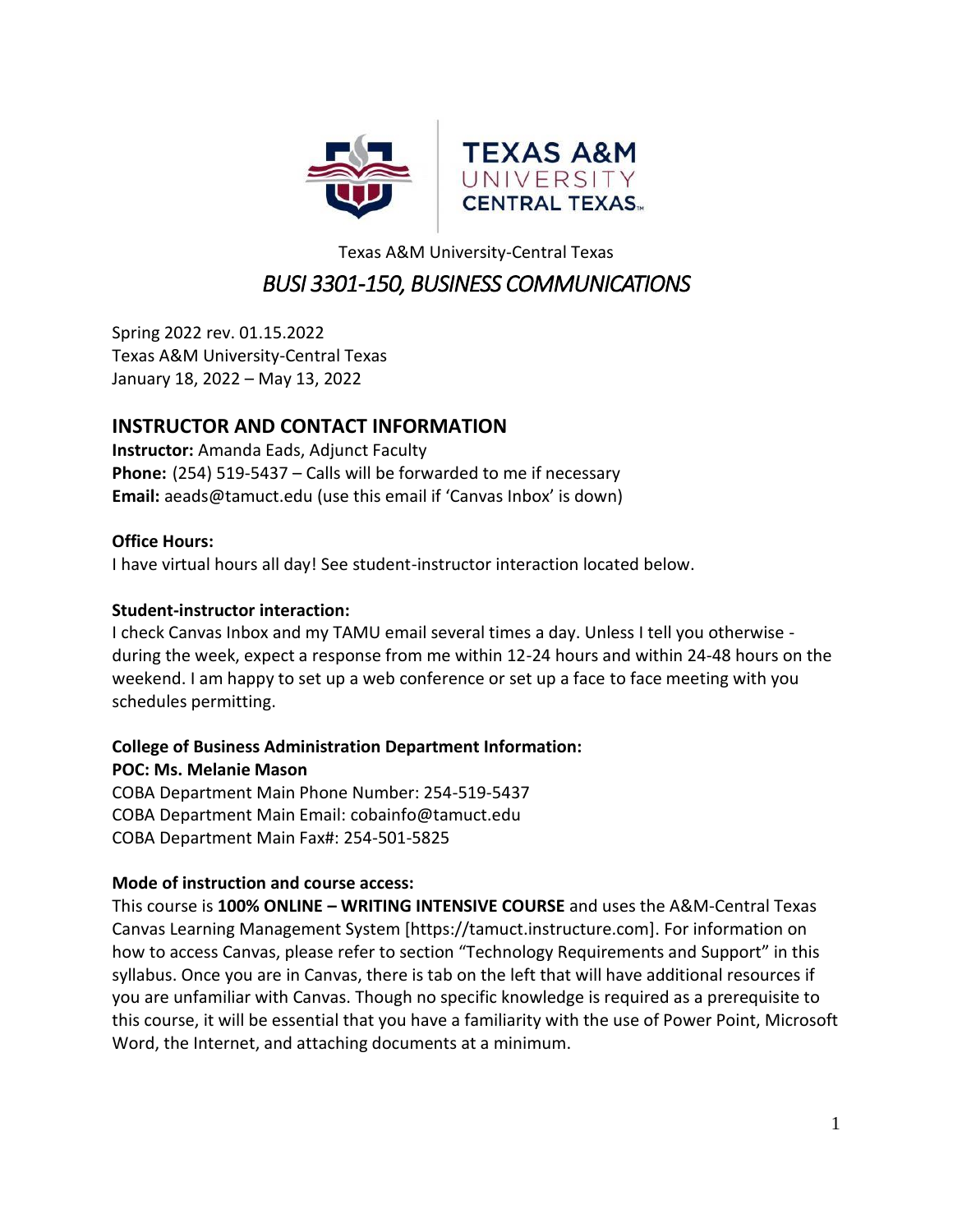### **BBA HRM Students and TAMU-CT SHRM Chapter #5395:**

If you are a BBA HRM student, please make sure you have the BBA HRM Community listed in your Canvas courses. The BBA HRM Community includes an HR Career Map, which is to be used as a guide for your academic experiences and transition from higher education to a professional HR position.

All students interested in a career in HRM are welcome to join our Facebook Group. The Facebook group includes prospective HRM students, current A&M-CT students, alumni, and HR professionals from CTHRMA and WilcoHR. SHRM Chapter #5395 Texas A&M University-Central Texas – HR Warriors Leadership Team.

https://www.facebook.com/groups/731484783725618/

You can join our HR student group through [SHRM.](https://www.shrm.org/Communities/student-resources/Pages/bufferpage.aspx) There is a \$49.00 fee paid to SHRM. You will receive the SHRM student member benefits with this membership. When joining through SHRM, be sure to identify Texas A&M University-Central Texas as your student chapter #5395. After you've joined, please forward a copy of the email to Amanda Eads aeads @tamuct.edu https://www.shrm.org/Communities/student-resources/Pages/bufferpage.aspx

# **Emergency Warning System for Texas A&M University-Central Texas**

**SAFEZONE.** SafeZone provides a public safety application that gives you the ability to call for help with the push of a button. It also provides Texas A&M University-Central Texas the ability to communicate emergency information quickly via push notifications, email, and text messages. All students automatically receive email and text messages via their myCT accounts.

Downloading SafeZone allows access to push notifications and enables you to connect directly for help through the app.

You can download SafeZone from the app store and use your myCT credentials to log in. If you would like more information, you can visit the [SafeZone](http://www.safezoneapp.com/) website [www.safezoneapp.com].

To register SafeZone on your phone, please follow these 3 easy steps*:*

- 1. Download the SafeZone App from your phone store using the link below:
	- o [iPhone/iPad:](https://apps.apple.com/app/safezone/id533054756) [https://apps.apple.com/app/safezone/id533054756]
	- o [Android Phone / Tablet](https://play.google.com/store/apps/details?id=com.criticalarc.safezoneapp) [https://play.google.com/store/apps/details?id=com.criticalarc.safezoneapp]
- 2. Launch the app and enter your myCT email address (e.g. {name}@tamuct.edu)
- 3. Complete your profile and accept the terms of service

# **COURSE INFORMATION**

**Course Overview and description:** *(Writing Instructive) (3 Semester Credit Hour*s). This course you will study and demonstrate the different types of letters and reports utilized in the modern 21st century business environment. Basic business research and APA citation skills will also be an essential component of the course, as well as presentation fundamentals. Completion of this course is recommended in the first semester of enrollment as it is a prerequisite for most business courses.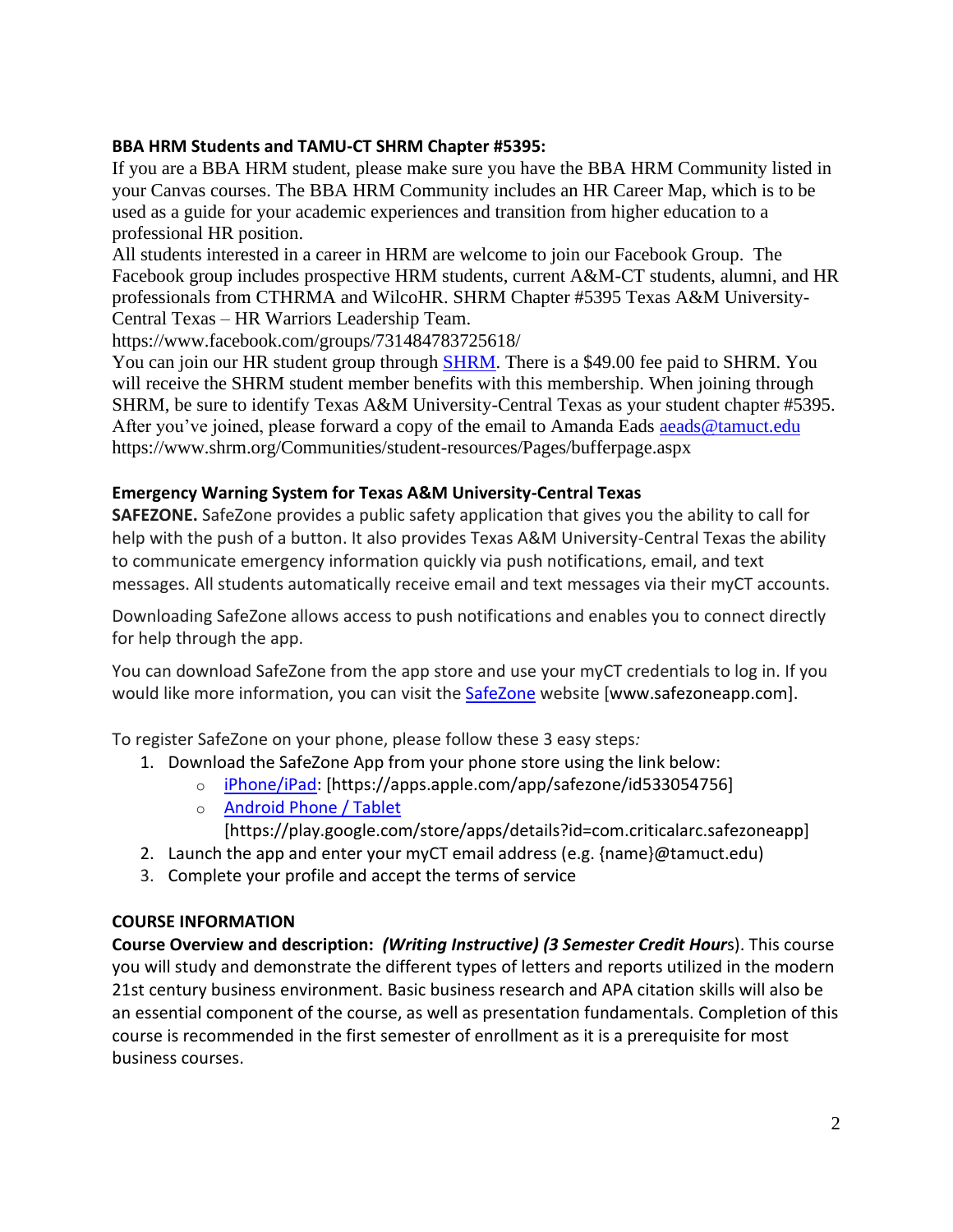**Course Objective:** This course supports the BBA program learning objectives (PLO's 1, 2, & 3) in the College of Business Administration (COBA) – in the areas of: cross cultural competencies, oral communication, and written communication. All Chapter level learning objectives are found within the course content folder in Canvas.

**Student Learning Outcomes:** Upon successful completion of the Business Communications course, the student will be able to:

- Explain the importance and role communication serves in the business world today, including the impacts of culture and globalization.
- Tailor communications to the interests and preferences of their audience in ways that make oral and written communications clear, concise, and compelling to the reader or listener.
- Apply the principles of effective written communications through the development of various business correspondences, using Microsoft Word. Word is available in the Texas A&M University-Central Texas computer labs.
- Demonstrate the fundamentals of business related research, including the proper use of APA citations.
- Write professionally in web-based interactions with colleagues on issues of business communication, including observance of Netiquette norms.
- Demonstrate proper business oral communication and presentation skills, including the use of Microsoft Power Point.

**Writing Intensive Competency, Goals, and Statements:** This is a "Writing Instructive (WI) Course." The purpose of this designation is to develop communication skills needed by those preparing to enter the business world as well as those who are already part of that world. The course will focus on continuous improvement in written and spoken correspondence. The professor will provide ongoing feedback of the individuals written, verbal and nonverbal skills. It will be the student's responsibility to make the instructional adjustments and corrections throughout the semester. **If you can communicate effectively (written, verbal and nonverbal), you have a highly valued and marketable skill.** Surveys have shown that the ability to communicate well is ranked by business executives as first among the personal factors necessary for promotion. **The WI portion is designated as the average of: Communications #1 & #2, the Research Practice Exercise and the written part of the Final Individual Proposal.**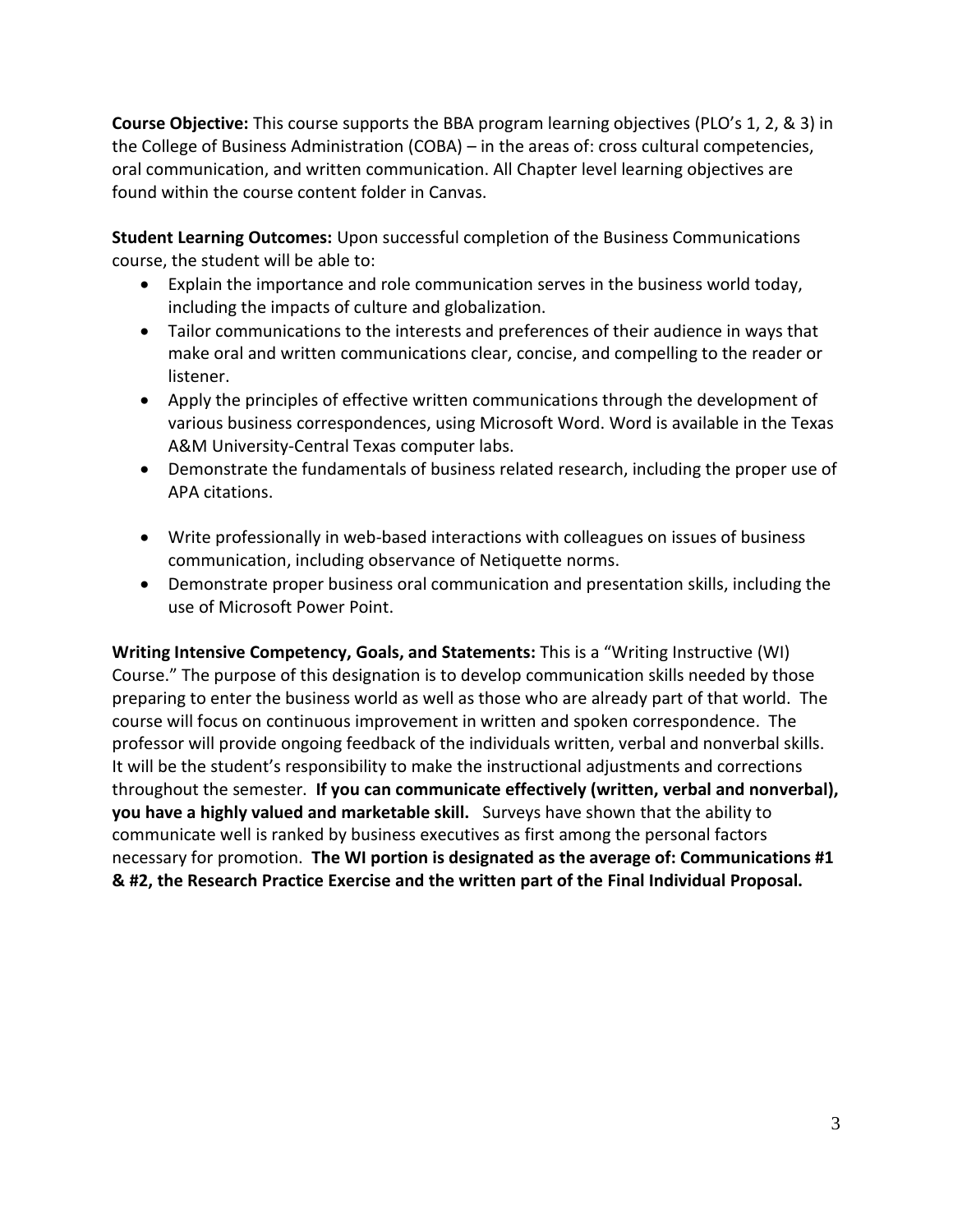# **2 Required Textbooks:**



**Book Title:** Business Communications: Developing Leaders for a Networked World (With Connect Access) 4<sup>th</sup> Edition **Author:** Peter W. Cardon **ISBN:** 9781264290864 **Publication Date:** 2021 **Binding:** Loose Pages with Connect Access Card **Type:** Print  **Price:** \$90.00

The TAMUCT book store has the package with "Connect/LearnSmart" which you will need.



**Publication Manual of American Psychological Association (7th ed.).** 

American Psychological Association. ISBN-13: 978-1433832161 ISBN-10: 143383216X *It is highly advisable that that you keep this text following the course, as APA citations are the required citation method within the Department of Management & Marketing and will be used throughout your undergraduate and, hopefully, graduate education.*

**Note: A student of this institution is not under any obligation to purchase a textbook from a university-affiliated bookstore. The same textbook may also be available from an independent retailer, including an online retailer.**

# **COURSE REQUIREMENTS**

- **Student Profile and Course Agreement:** (12 points) Students should review this Syllabus in depth and be sure they are willing to comply with all assignments and deadlines in this course. The course agreement requires students to agree to these expectations and promise that they have the computer set-up and self-discipline needed for a fully online course.
- **Introduction:** (22 points) Student introductions will occur Online in a discussion forum. This is a great opportunity to get to know one another and express your written communication style.
- **Discussion Forums:** (144 points) There will be 8 discussions (18 points each) due throughout the semester. Each discussion has multiple topics. The exact requirements for each will be found within the discussion forum for the week it is scheduled. **\*NOTE: Each discussion forum has 2 distinct due dates. DO NOT rely solely on the course calendar for the due dates.**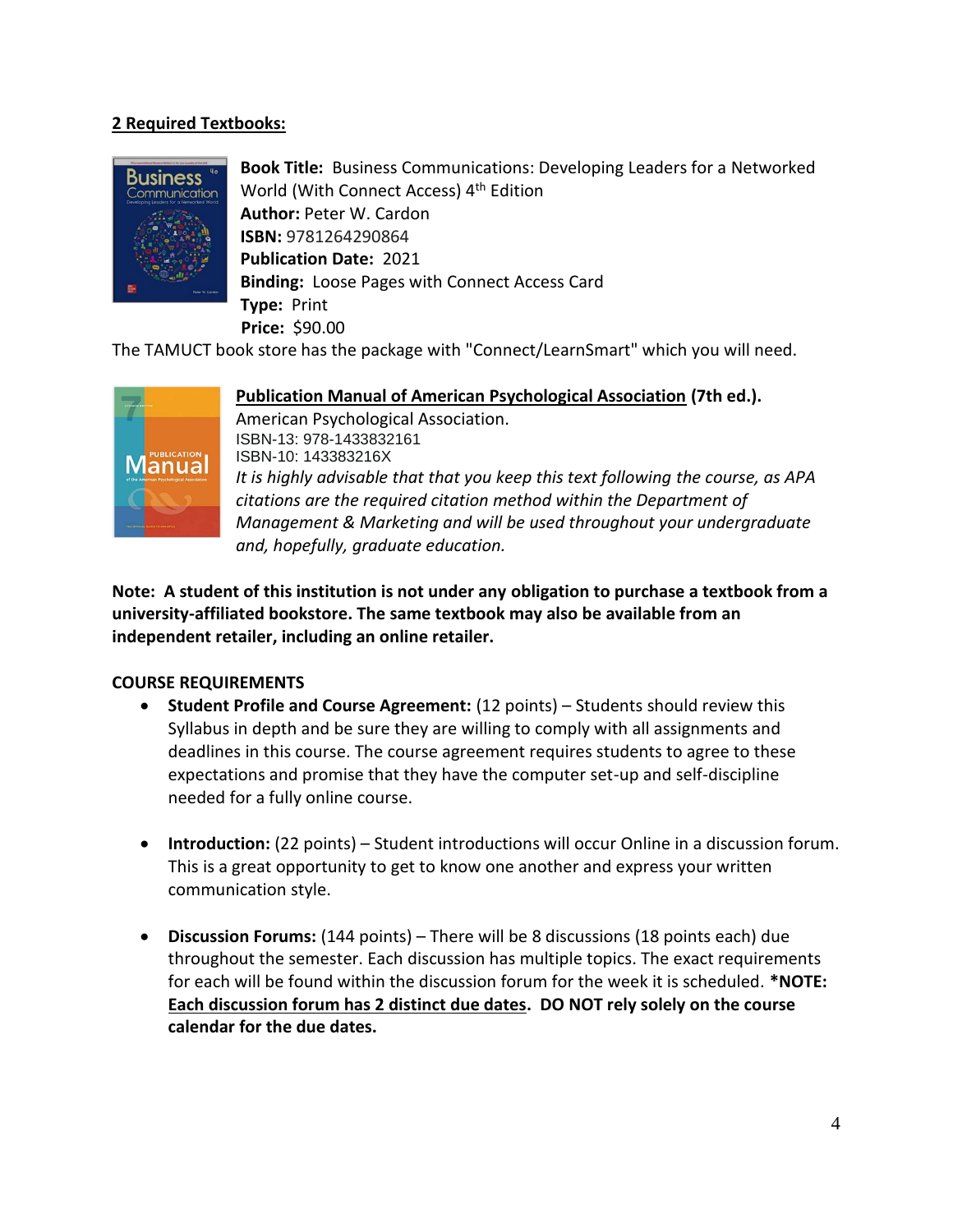- **APA 'Competency' Exam:** (75 points) You will be required to complete an exam that covers topics on basic APA formatting which is outlined in the APA 6<sup>th</sup> edition manual. It is essential to apply proper APA formatting on all of your academic papers. This exam will test your knowledge of proper usage of the APA format. You are graded based on the score received and not simply completion, so be diligent. APA resources/materials have been provided in Canvas. You will have **2 attempts** to pass the APA Exam with an 80% or higher.
- **Individual Research Practice (3 Article Summary) and Presentation:** (100 Points) Your individual research paper will be worth (65 points) AND your video/oral presentation is worth (35 points). *\*\*\*You will be required to utilize the TAMUCT Writing Center for this assignment*
	- o **Individual Paper Requirements:** Utilizing our TAMUCT library databases, you must use at least 3 References (two scholarly journal articles -one may be a mainstream magazine article at least four pages in length- AND 1 credible internet article). The topic of your research must deal with a business communication issue. These may discuss good or bad communication techniques or describe instances where companies struggled or had great success in communicating (in any industry).
		- After reading the three articles, you need to prepare a 6 page research paper (1 Cover Page, 4 Body, and 1 Reference page). You should demonstrate your mastery of professional correctness, proper summarization, and applying proper APA formatting & citations. Your end reference should provide easy access for me to review the articles.
	- o **Presentation:** Online students (teams) will be required to **submit a 2-3 minute video recording summarizing your Research** (via: Screencast-O-Matic [\[https://screencast-o-matic.com/home\]](https://screencast-o-matic.com/home). \*Do not read the paper word for word in your presentation.
- **Professional Communication Assignments:** (120 total points; 2 assignments) Each student will develop several original business communications (Communication 1: 50 pts & Communication 2: 70 points) and submit them on the due dates outlined in the course schedule.
	- o (1). *Communication # 1:* You will act as a manager and construct an email communicating a new policy to your employees that they will not be happy with (negative). Some examples you could use include: dress code policy, cell phone use, break time, personal use of computer, etc. Then, in the same document and on the next page you will write an essay describing how your oral communication of this policy would be similar or different than the written policy.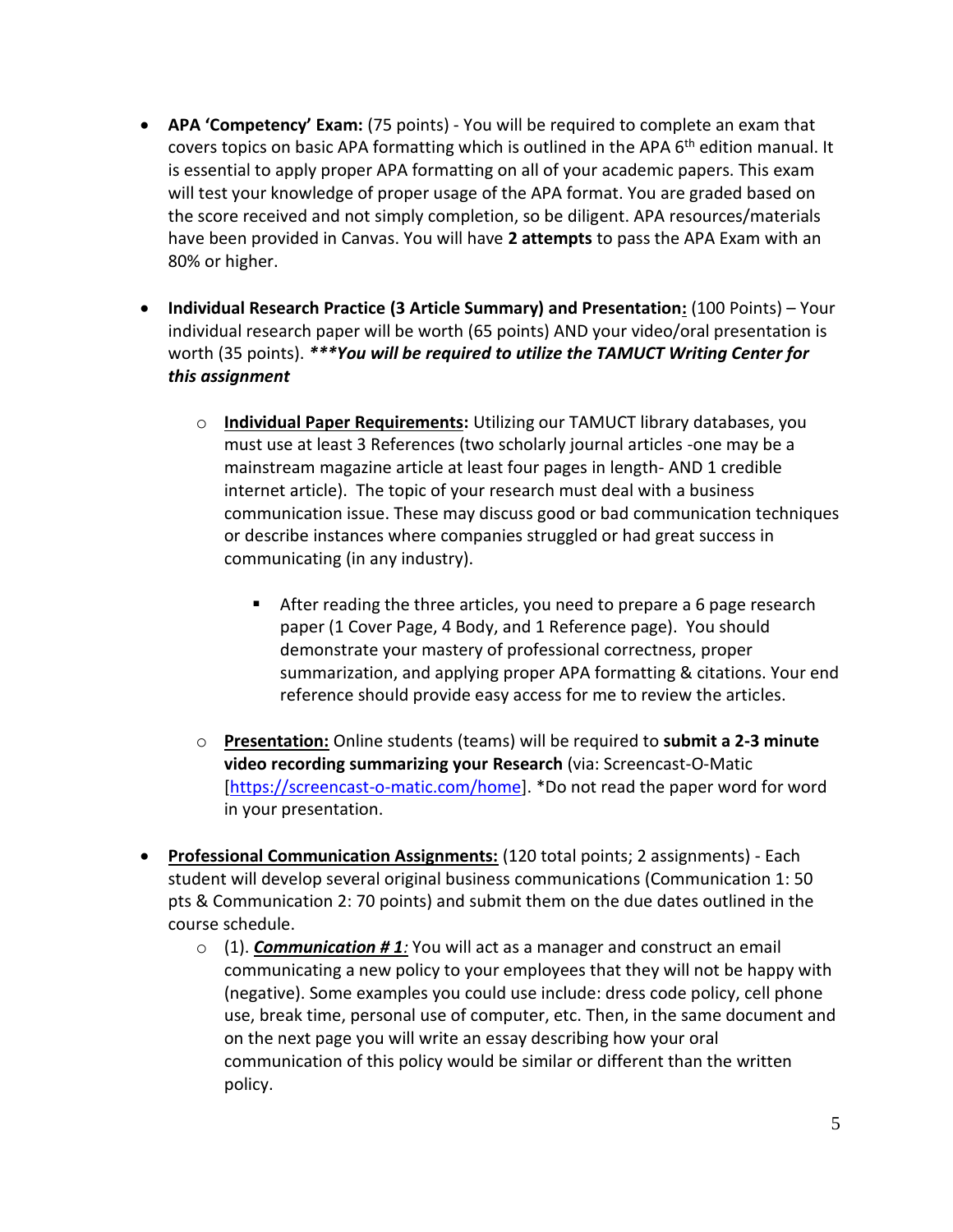- o (2). *Communication # 2:* Prepare a resume with a cover letter for a job that you would be qualified for based on the degree you are presently pursuing. **Online students will be required to submit a 90 second video/introduction** (via: Screencast-O-Matic [\[https://screencast-o-matic.com/home\]](https://screencast-o-matic.com/home).
- **Creating an Electronic Presentation:** (60 points) In this assignment you will develop an effective power point slide presentation with appropriate white space, charts, diagrams, figures, pictures, and other images while utilizing a professional font and style.
- **Chapter Quizzes**: (320 total points): You will have 16 examinations in this course worth **20 points each**. Each exam may be composed of T/F, Matching, Multiple Choice, and Essay in order to assess the course and chapter objectives, as well as the course content in general. They may vary in composition from exam to exam. Quizzes will generally be available the week they are due and dates will be posted online as well as in the schedule section of this syllabus. They will be timed and once started, must be completed at that time.
- **Individual Proposal Paper and Oral Presentation:** (225 total points) This major assignment will be developed in accordance with the parameters below and the rubrics found in Canvas with the assignment instructions. All subjects and materials to be presented in this course must be "new works" researched and assembled by you for this course only*. Recycling of cases, proposals, reports, and subjects from this or other classes "is prohibited" and in violation.*
	- o **Midpoint Individual Proposal Worksheet:** You will have to complete a **Midpoint Proposal Worksheet** that will be worth **25 of the 225 total points**. This worksheet will identify the company chosen, research the company history, identify the business problem, provide two of the four alternatives, and provide a minimum of two references written in proper APA format.
	- $\circ$  You will have to produce an internal proposal addressed to the instructor as your supervisor worth **125 of the 225 total points**. This proposal must address a business problem (with a Fortune 500 Company) of your choosing, contain an introduction to the problem, provide at least four alternatives (with support) that you believe could correct the problem, provide a cost-benefit analysis, explain your recommended alternative to correct the problem, and an implementation schedule with timeline. Be specific and detailed!
		- Your proposal paper must include at least nine references, with a minimum of two books, four scholarly journal articles from the Texas A&M - Central Texas library database and no more than 3 internet articles. All references and citations must conform to APA style guidelines. The final paper should be an 11 page report (1-cover sheet, 1 table of contents, 8 body, 1-reference page), excluding attached appendices. \*Use the provided template.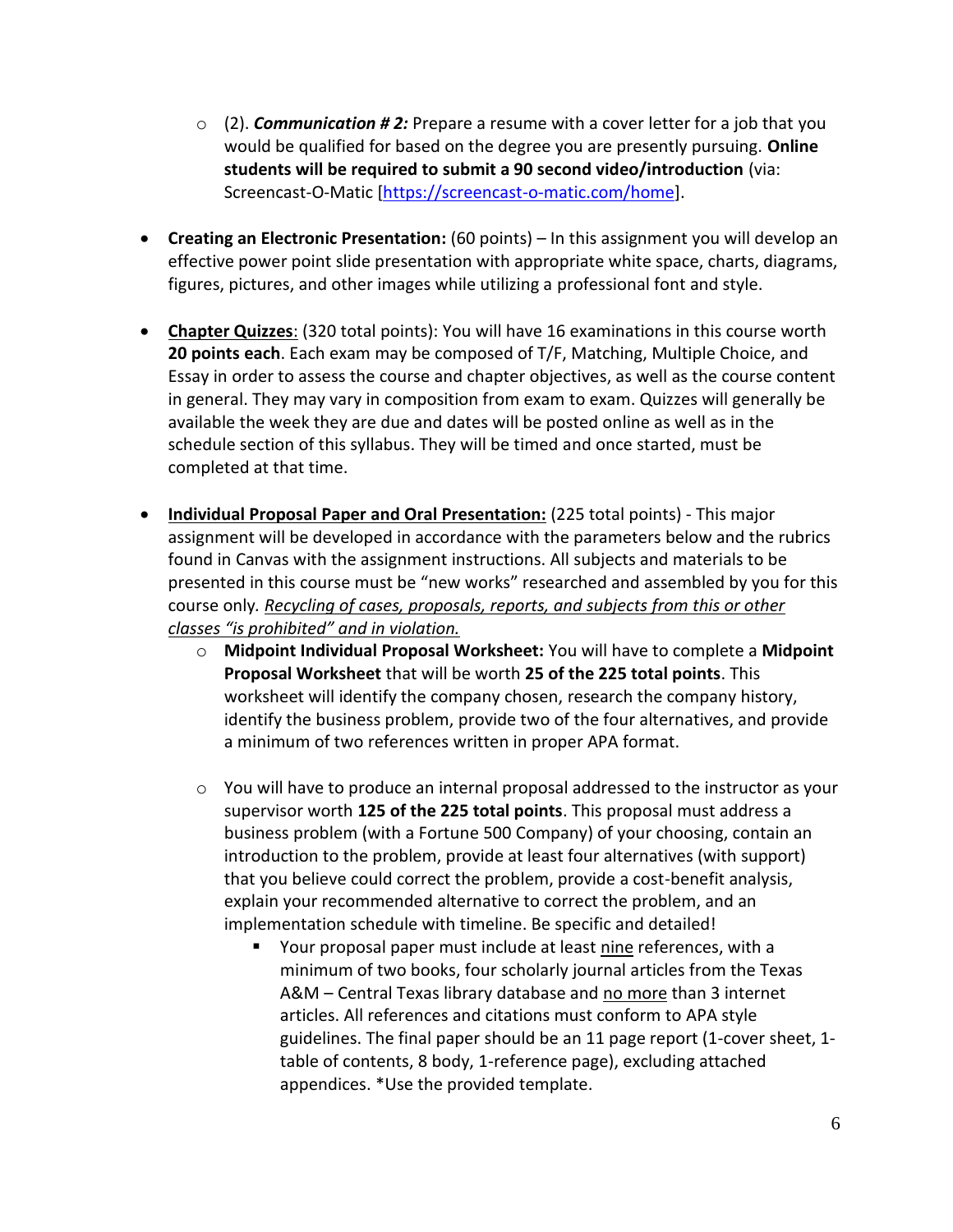- o **Individual Oral Presentation: You will also make an individual "10" minute oral presentation about your portion of the research paper.** Online students will record (via: Screencast-O-Matic [\[https://screencast-o-matic.com/home\]](https://screencast-o-matic.com/home). This is worth **75 of the 225 points**. A copy of your Individual "MS PowerPoint Slides" will be submitted to the assignment link in Canvas prior to your oral presentation. **Please note for online students that both you AND your power point must be visible in the recorded presentation. You will need to submit a copy of your video to the assignment link in Canvas.** More detailed grading parameters are found in the rubric on Canvas.
	- NOTE: Oral presentations will be conducted in a professional manner, to include appropriate business dress. Men: slacks, shirt, socks, shoes, and tie (No denims, jeans, boot pants, Levi's, sneakers, etc.). Ladies: blouse and slacks or dress, or suit with socks/stockings and either low or highheeled shoes. Look like professionals! Timing will be strictly adhered to. Presentation points will be deducted if the presentation runs short or over by more than "1"minute.

### **Instructor Grading Polices/Guidelines:**

- **Individual Performance:** It is vital that you are active in the course and complete all work in a professional fashion. One of the biggest issues with student success in online courses is simply not submitting work on time. You are expected to read the chapters as assigned in the syllabus as well as read or view any supplemental resources that may be found in the Module content folders for that period.
- **Quality Work**: All work submitted for grading shall be of upper level quality: Depth of analysis, grammatical structure, etc.
- **Identifying Submissions**: Submissions must clearly identify the student and the title of the assignment **(ie: Smith\_Essay 1)**
- **Submission Style Requirements**: Submissions will be in accordance with The Publication Manual of the American Psychological Association, 6th ed. *All written work must be submitted utilizing Microsoft Word in either a .doc or .docx format.*
- **Due Dates and Late Submissions:** The assignment instructions and deadlines are clearly laid out in the syllabus. Though some assignments are fairly involved, you do not have more than one assignment due in any week. As such, it is expected that all work will be submitted **on time**, as timeliness is an important aspect of professional communications and behavior. If you encounter an issue, please let me know as soon as possible. It is much easier to discuss issues before due dates rather than after. **Late work is not accepted.**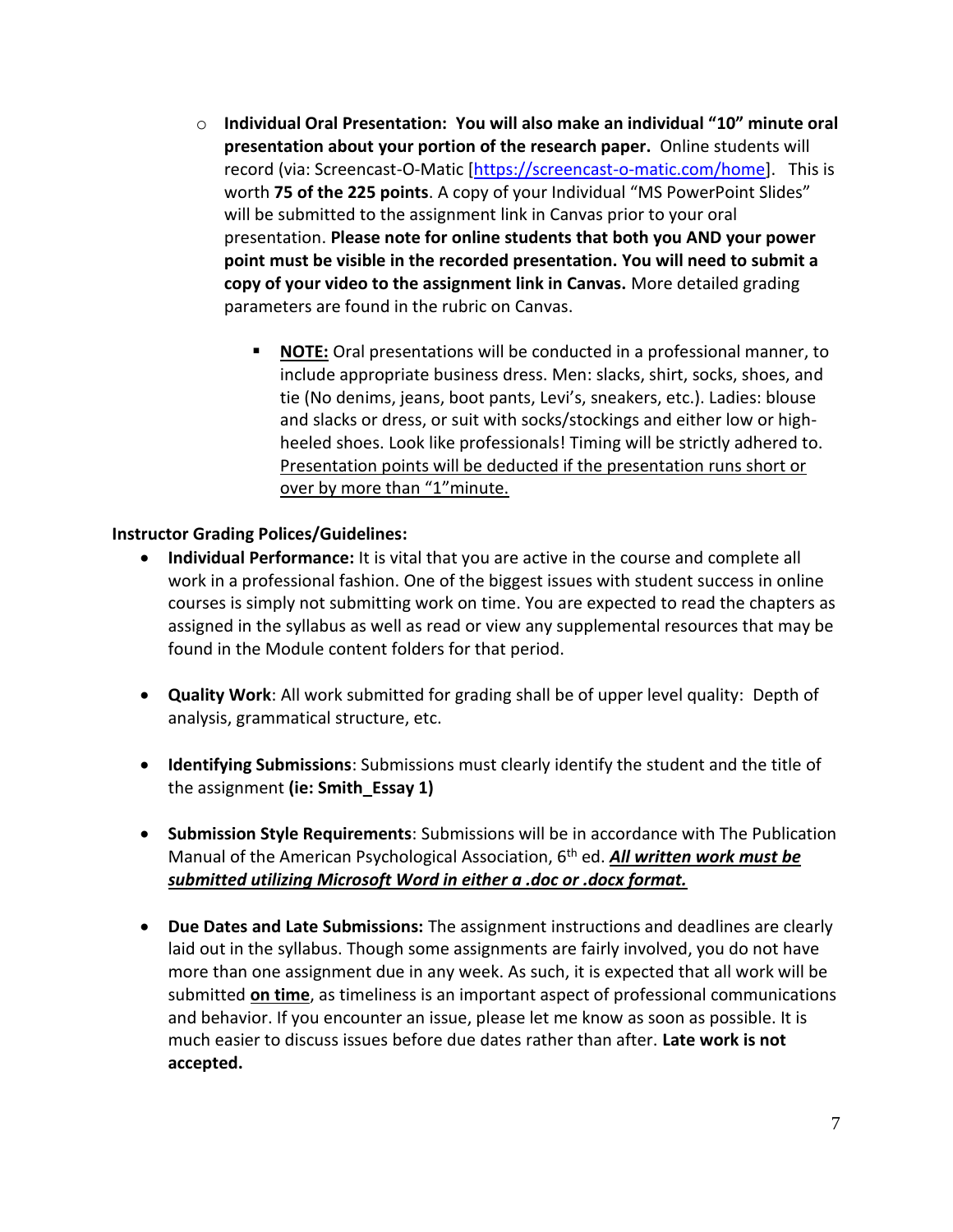• **Changes to Syllabus:** This syllabus serves as an instructional and study planning document. Although every effort will be made to maintain the schedule and activities presented herein, it may become necessary during the course of the semester to make changes to the syllabus. In such events, changes will be announced and students will receive written notice as soon as possible.

#### **Grading Criteria Rubric and Conversion**

A detailed grading rubric will be available with the assignment instructions and submission locations in Canvas. Minimum points required for a specific course grade are noted on the table under Grade Computation in the next section. Minimum points required for a specific course grade will NOT be revised for any reason.

| <b>Course Element</b>                                      | <b>Points</b> |
|------------------------------------------------------------|---------------|
| Student Profile & Course Agreement                         | 12            |
| Introduction (Online Forum)                                | 22            |
| Discussion Forums-Online (8 @ 18pts)                       | 144           |
| APA 'Competency' Exam (2 attempts to pass > 80%)           | 75            |
| Individual Research Paper and Presentation *Written (65    | 100           |
| pts) & Oral Presentation (35 pts)                          |               |
| Communication #1 Letter                                    | 50            |
| Communication #2 Resume (25 pts), CV (25 pts), and Oral    | 70            |
| Presentation (20 pts)                                      |               |
| Electronic Career Presentation (Power Point)               | 60            |
| Chapter Quizzes (in Connect) 16 @ 20 pts                   | 320           |
| Individual Research Proposal                               | 225           |
| Midpoint Proposal (25 pts), Written Individual Research    |               |
| Proposal (125 pts); Oral Presentation -Individual (75 pts) |               |
| <b>Total Points Possible</b>                               |               |
|                                                            | 1078          |

#### **Grade Computation**

| <b>POINTS</b> | <b>EQUALS</b> | <b>LETTER GRADE</b> |
|---------------|---------------|---------------------|
| $970 - 1078$  |               |                     |
| $862 - 969$   |               |                     |
| $754 - 861$   |               |                     |
| $646 - 753$   |               |                     |
| Below 645     |               |                     |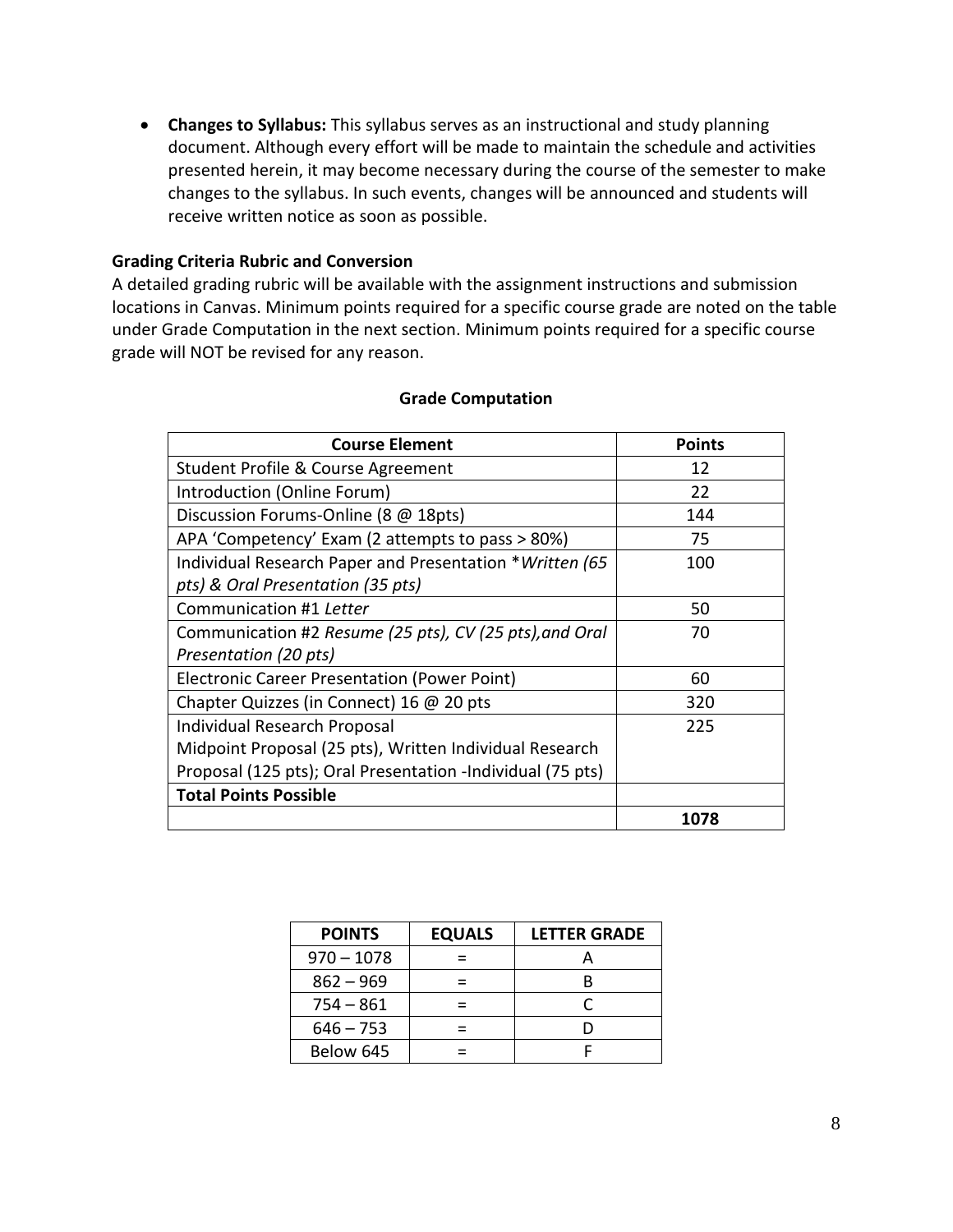# **Posting of Grades**

• All student grades will be posted on the Canvas Grade book and students should monitor their grading status through this tool. I will attempt to post grades for all assignments and discussions within **one week after** the due date, unless I let you know otherwise. Grades on exams will be available immediately (unless essays must be graded as well).

# **COURSE OUTLINE AND CALENDAR**

All graded assignments & due dates are noted in bold, time for each is 11:59 p.m. CST

| <b>Dates</b> | <b>Chapter &amp; Topic</b>         |              | <b>Assignment</b>                                        |
|--------------|------------------------------------|--------------|----------------------------------------------------------|
|              | Ch.1                               | $\checkmark$ | Complete and submit Student Profile and                  |
|              | <b>Establishing Credibility</b>    |              | <b>Course Agreement via Canvas Assignment</b>            |
| Week 1       |                                    |              | Link. Due by Jan 23                                      |
|              | Ch.2                               | $\checkmark$ | <b>Student Introduction Forum. Due Jan 23</b>            |
| Jan 18-23    | Interpersonal                      |              | $\checkmark$ Read Ch. 1 & 2; Study supplementary         |
|              | <b>Communication and</b>           |              | materials.                                               |
|              | <b>Emotional Intelligence</b>      | $\checkmark$ | Complete the Chapter 1 & 2 Quizzes in                    |
|              |                                    |              | Connect. Due by Jan 23                                   |
|              |                                    |              | $\checkmark$ Read Ch. 3; Study supplementary materials.  |
|              |                                    |              | $\checkmark$ Complete the Chapter 3 Quiz in Connect. Due |
| Week 2       | Ch.3                               |              | by Jan 30                                                |
|              | <b>Team Communication and</b>      |              | $\checkmark$ Discussion 1: Communication.                |
| Jan 24-30    | <b>Difficult Conversations</b>     |              | <b>Original Post due Jan 27</b>                          |
|              |                                    |              | Replies due Jan 30                                       |
|              |                                    |              | $\checkmark$ APA Exam. Due Jan 30. *Two attempts to pass |
|              |                                    |              | with an 80% or higher.                                   |
|              |                                    | $\checkmark$ | Read Ch. 4; Study supplementary materials.               |
| Week 3       | Ch. 4                              | $\checkmark$ | Complete the Chapter 4 Quiz in Connect. Due              |
|              | <b>Communicating across</b>        |              | by Feb 6                                                 |
| Jan 31 -     | <b>Cultures</b>                    |              | $\checkmark$ Discussion 2: Culture & Etiquette.          |
| Feb 6        |                                    |              | <b>Original Post due Feb 3</b>                           |
|              |                                    |              | Replies due Feb 6                                        |
|              |                                    | $\checkmark$ | Read Ch. 5; Study supplementary materials.               |
|              |                                    | $\checkmark$ | Complete the Chapter 5 Quiz in Connect. Due              |
|              |                                    |              | by Feb 13                                                |
| Week 4       | Ch.5                               | $\checkmark$ | Midpoint Individual Proposal Worksheet Due               |
|              | <b>Creating Effective Business</b> |              | Feb 13 *Work to complete the worksheet $-$               |
| Feb 7-13     | <b>Messages</b>                    |              | that will be a part of your final Proposal paper         |
|              |                                    |              | for this course.                                         |
|              |                                    |              | *Ensure proper APA formatting in your                    |
|              |                                    |              | responses!                                               |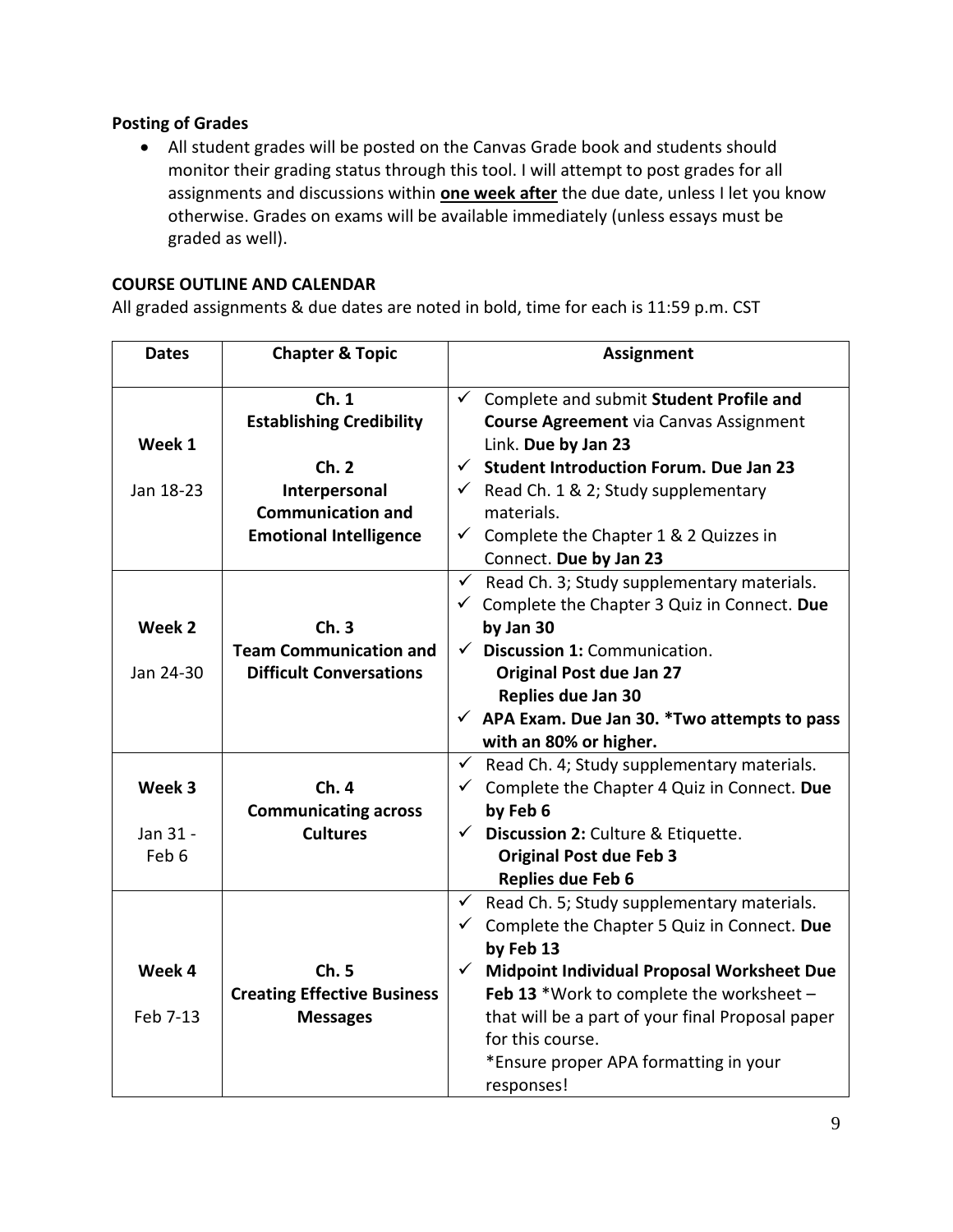| Week 5<br>Feb 14-20                      | Ch.6<br><b>Improving Readability</b><br>with Style and Design                                                   | Read Ch. 6; Study supplementary materials.<br>✓<br>Complete the Chapter 6 Quiz in Connect. Due<br>$\checkmark$<br>by Feb 20.<br>Discussion 3: Analyzing a Corporate Message.<br>$\checkmark$<br><b>Original Post due Feb 17</b><br><b>Replies due Feb 20</b>                                                                                                                                                                                                                                                    |
|------------------------------------------|-----------------------------------------------------------------------------------------------------------------|-----------------------------------------------------------------------------------------------------------------------------------------------------------------------------------------------------------------------------------------------------------------------------------------------------------------------------------------------------------------------------------------------------------------------------------------------------------------------------------------------------------------|
| Week 6<br>Feb 21-27                      | Ch.7<br><b>Email and Other</b><br><b>Traditional Tools for</b><br><b>Business Communication</b>                 | $\checkmark$ Read Ch. 7; Study supplementary materials.<br>$\checkmark$ Complete the Chapter 7 Quiz in Connect. Due<br>by Feb 27.<br><b>Professional Communication 1: Business</b><br>$\checkmark$<br>Email. Due by Feb 27.                                                                                                                                                                                                                                                                                     |
| Week 7<br>Feb $28 -$<br>Mar <sub>6</sub> | Ch.8<br><b>Social Media for Business</b><br>Communication<br>Ch.9<br><b>Routine Business</b><br><b>Messages</b> | $\checkmark$<br>Read Ch. 8 & 9; Study supplementary<br>materials.<br>$\checkmark$ Complete the Chapter 8 & 9 Quizzes in<br>Connect. Due by Mar 6<br>$\checkmark$ Discussion 4: Social Media.<br><b>Original Post due Mar 3</b><br><b>Replies due Mar 6</b>                                                                                                                                                                                                                                                      |
| Week 8<br>March 7-13                     | Ch. 10<br><b>Persuasive Messages</b>                                                                            | Read Ch. 10; Study supplementary materials.<br>$\checkmark$<br>Complete the Chapter 10 Quiz in Connect. Due<br>by Mar 13.<br><b>Discussion 5: Persuasive Messages.</b><br>$\checkmark$<br><b>Original Post due Mar 10</b><br><b>Replies due Mar 13</b>                                                                                                                                                                                                                                                          |
| SPRING BREAK MARCH 14-20, 2022           |                                                                                                                 |                                                                                                                                                                                                                                                                                                                                                                                                                                                                                                                 |
| Week 9<br>Mar 21-27                      | Ch. 11<br><b>Bad News Messages</b>                                                                              | Read Ch. 11; Study supplementary materials.<br>Complete the Chapter 11 Quiz in Connect. Due<br>by Mar 27<br>Discussion 6: Bad News Messages.<br>$\checkmark$<br><b>Original Post due Mar 24</b><br><b>Replies due Mar 27</b><br>Individual Research Practice Assignment and<br>$\checkmark$<br>Video Presentation" - due next week. *Work<br>ahead and book your ONLINE appointment at<br>the TAMUCT Writing Center. They can help<br>you get started with your "Research Paper"<br>next week BEFORE it is due! |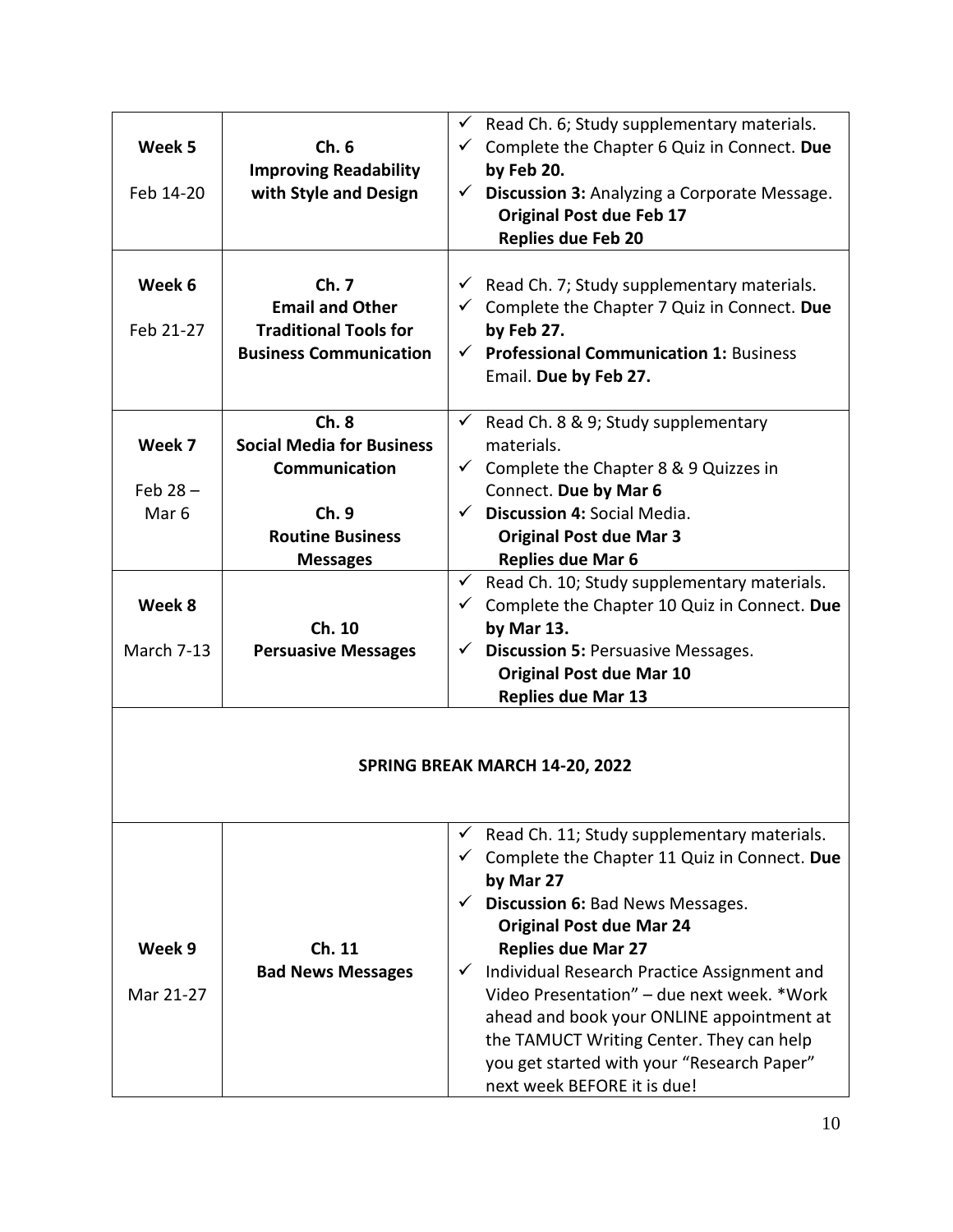| Week 10<br>Mar $28 -$<br>April 3 | Ch. 12<br><b>Research and Business</b><br><b>Proposals and Planning for</b><br><b>Business Reports</b> | Read Ch. 12; Study supplementary materials.<br>$\checkmark$<br>Complete the Chapter 12 Quiz in Connect. Due<br>by Apr 3<br><b>Individual Research Practice Assignment &amp;</b><br><b>Video Presentation. Due Apr 3</b><br>*Recording MUST be done in ScreenCast-O-<br>Matic. No EXCEPTIONS!<br>Schedule an ONLINE appointment at the<br>$\checkmark$<br>TAMUCT Writing Center for this week or next<br>week (April 4-10th) to have them review your<br>Individual Research Practice Paper. They can<br>assist during your initial draft writing this<br>week or review your final draft next week.<br>*Virtual appointments are available - 6 days<br>per week! |
|----------------------------------|--------------------------------------------------------------------------------------------------------|------------------------------------------------------------------------------------------------------------------------------------------------------------------------------------------------------------------------------------------------------------------------------------------------------------------------------------------------------------------------------------------------------------------------------------------------------------------------------------------------------------------------------------------------------------------------------------------------------------------------------------------------------------------|
| Week 11<br>April 4-10            | Ch. 13<br><b>Completing Business</b><br><b>Proposals and Business</b><br><b>Reports</b>                | Read Ch. 13; Study supplementary materials.<br>$\checkmark$<br>Complete the Chapter 13 Quiz in Connect. Due<br>by Apr 10.<br>Meet with a TAMUCT Writing Center Tutor to<br>review & improve upon your Individual<br>Research Practice Paper. Upload the<br>verification sheet to the Original Assignment<br>link in Canvas along with your revised paper<br>by Apr 10.<br>Discussion 7: Business Proposals and Reports.<br><b>Original Post due Apr 7</b><br>Replies due Apr 10                                                                                                                                                                                  |
| Week 12<br>April 11-17           | Ch. 14<br><b>Planning Presentations</b>                                                                | $\checkmark$ Read Ch. 14; Study supplementary materials.<br>Complete the Chapter 14 Quiz in Connect. Due<br>by Apr 17.<br>$\checkmark$ Electronic Career Presentation. Due by Apr<br>17.                                                                                                                                                                                                                                                                                                                                                                                                                                                                         |
| Week 13<br>April 18-24           | Ch. 15<br><b>Delivering Presentations</b>                                                              | Read Ch. 15; Study supplementary materials.<br>✓<br>Complete the Chapter 15 Quiz in Connect. Due<br>by 4/24.<br><b>Discussion 8: Assessing your Career</b><br>Presentation<br><b>Original Post due Apr 21</b><br><b>Replies due Apr 24</b>                                                                                                                                                                                                                                                                                                                                                                                                                       |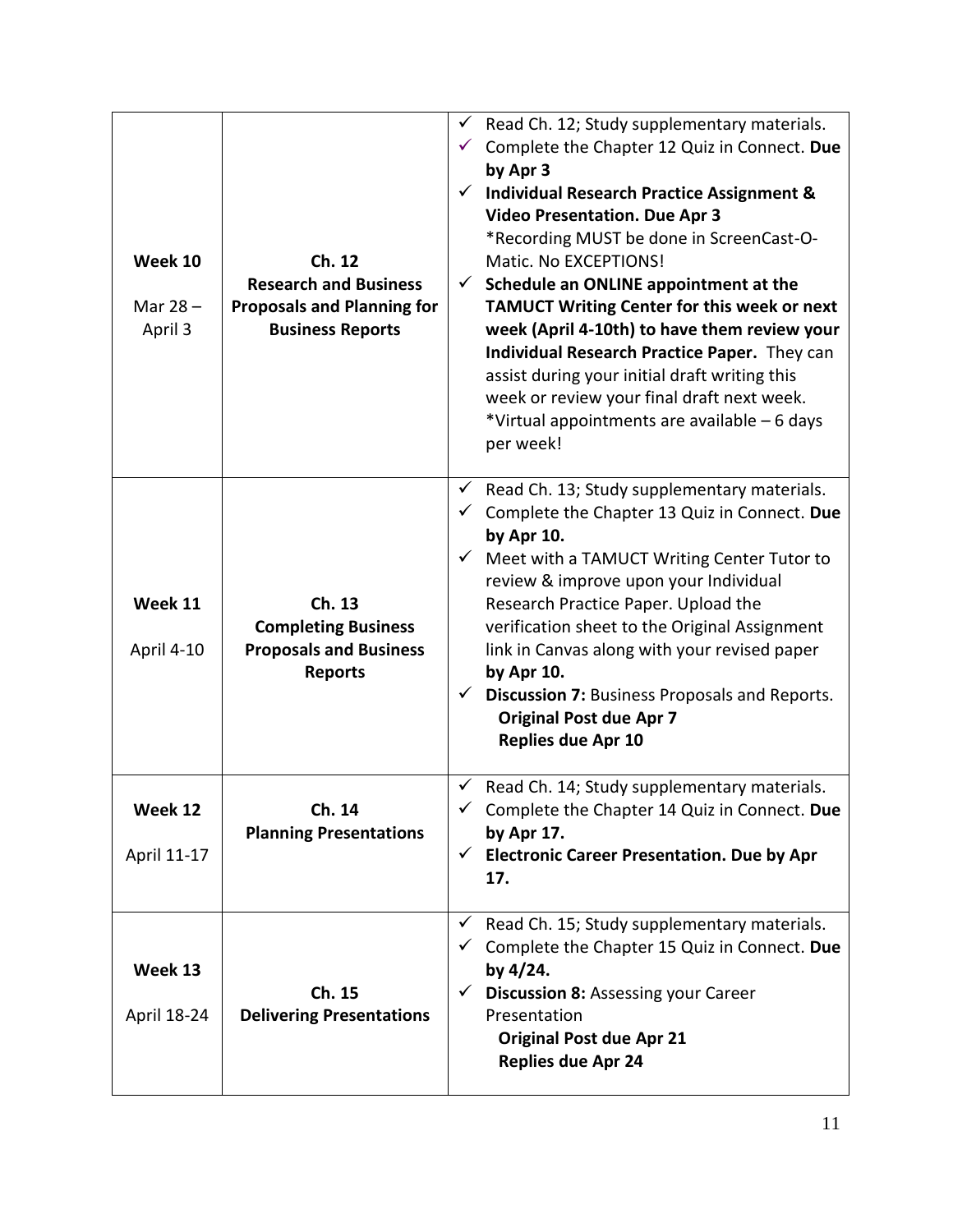|              |                                  |              | Read Ch. 16; Study supplementary materials.            |
|--------------|----------------------------------|--------------|--------------------------------------------------------|
|              |                                  |              | Complete the Chapter 16 Quiz in Connect. Due           |
| Week 14      | Ch. 16                           |              | by May 1                                               |
|              | Employment                       |              | $\checkmark$ Professional Communication 2 (Resume, CV, |
| April $25 -$ | Communication                    |              | and Video) Due by May 1                                |
| May 1        |                                  |              | **Your 90 Second Introduction MUST be                  |
|              |                                  |              | recorded on ScreenCast-O-Matic NO                      |
|              |                                  |              | <b>EXCEPTIONS!</b>                                     |
|              |                                  | $\checkmark$ | Finalize your Individual Research Proposal             |
| Week 15      | <b>Final Individual Research</b> |              | Paper.                                                 |
|              |                                  |              | Individual Research Proposal Paper: Due May            |
|              | <b>Proposal Paper</b>            |              |                                                        |
| May 2-8      |                                  |              | 8                                                      |
|              |                                  | $\checkmark$ | <b>Individual Oral Presentation (Video</b>             |
|              | <b>Oral Presentation and</b>     |              | <b>Recording) and Power Point Presentation</b>         |
| Week 16      | <b>Power Point</b>               |              | Due May 9                                              |
|              |                                  |              | ** Submit BOTH the power point file AND URL            |
| May 9-13     |                                  |              | link for ScreenCast-O-Matic for your individual        |
|              |                                  |              | presentation in the assignment link in Canvas.         |
|              |                                  |              | *Upload to the media files (tab) in Canvas.            |
|              |                                  |              | Professional Dress required.                           |
|              |                                  |              |                                                        |
|              |                                  |              | <b>MUST be recorded on ScreenCast-O-Matic</b>          |
|              |                                  |              | <b>NO EXCEPTIONS!</b>                                  |

*This course schedule is subject to change at the discretion of the Instructor. Should it change, a new Syllabus with different date in the footer will be published on the course web site and students will be notified of the change.*

**IMPORTANT UNIVERSITY DATES: [http://catalog.tamuct.edu/undergraduate\\_catalog/general](http://catalog.tamuct.edu/undergraduate_catalog/general-information/academic20calendars20and20final20exam20schedule/)[information/academic20calendars20and20final20exam20schedule/](http://catalog.tamuct.edu/undergraduate_catalog/general-information/academic20calendars20and20final20exam20schedule/)**

# **TECHNOLOGY REQUIREMENTS AND SUPPORT**

# **Technology Requirements**

This course will use the A&M-Central Texas Instructure Canvas learning management system. **We strongly recommend the latest versions of Chrome or Firefox browsers. Canvas no longer supports any version of Internet Explorer.**

Logon to A&M-Central Texas Canvas [https://tamuct.instructure.com/] or access Canvas through the TAMUCT Online link in myCT [https://tamuct.onecampus.com/]. You will log in through our Microsoft portal.

Username: Your MyCT email address. Password: Your MyCT password

#### **Canvas Support**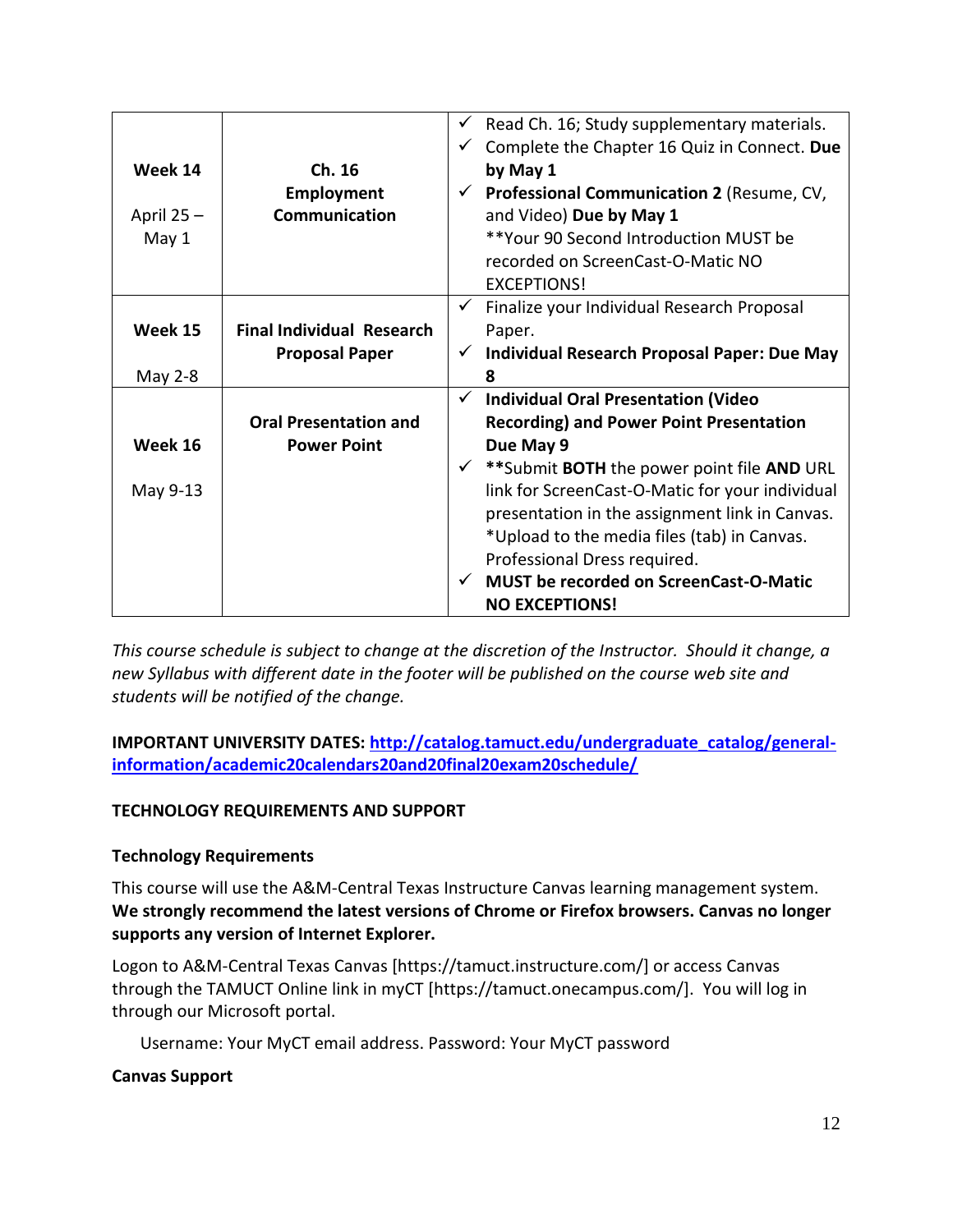Use the Canvas Help link, located at the bottom of the left-hand menu, for issues with Canvas. You can select "Chat with Canvas Support," submit a support request through "Report a Problem," or call the Canvas support line: 1-844-757-0953.

For issues related to course content and requirements, contact your instructor.

### **Online Proctored Testing**

A&M-Central Texas uses Proctorio for online identity verification and proctored testing. This service is provided at no direct cost to students. If the course requires identity verification or proctored testing, the technology requirements are: Any computer meeting the minimum computing requirements, plus web camera, speaker, and microphone (or headset). Proctorio also requires the Chrome web browser with their custom plug in.

### **Other Technology Support**

For log-in problems, students should contact Help Desk Central, 24 hours a day, 7 days a week

Email: [helpdesk@tamu.edu](mailto:helpdesk@tamu.edu) Phone: (254) 519-5466 [Web Chat:](http://hdc.tamu.edu/) [http://hdc.tamu.edu] *Please let the support technician know you are an A&M-Central Texas student.*

# **UNIVERSITY RESOURCES, PROCEDURES, AND GUIDELINES**

#### **Drop Policy**

If you discover that you need to drop this class, you must complete the [Drop Request](https://dynamicforms.ngwebsolutions.com/casAuthentication.ashx?InstID=eaed95b9-f2be-45f3-a37d-46928168bc10&targetUrl=https%3A%2F%2Fdynamicforms.ngwebsolutions.com%2FSubmit%2FForm%2FStart%2F53b8369e-0502-4f36-be43-f02a4202f612) Dynamic Form through Warrior Web.

[https://dynamicforms.ngwebsolutions.com/casAuthentication.ashx?InstID=eaed95b9-f2be-45f3-a37d-

46928168bc10&targetUrl=https%3A%2F%2Fdynamicforms.ngwebsolutions.com%2FSubmit%2F Form%2FStart%2F53b8369e-0502-4f36-be43-f02a4202f612].

Faculty cannot drop students; this is always the responsibility of the student. The Registrar's Office will provide a deadline on the Academic Calendar for which the form must be completed. Once you submit the completed form to the Registrar's Office, you must go into Warrior Web and confirm that you are no longer enrolled. If you still show as enrolled, FOLLOW-UP with the Registrar's Office immediately. You are to attend class until the procedure is complete to avoid penalty for absence. Should you miss the drop deadline or fail to follow the procedure, you will receive an F in the course, which may affect your financial aid and/or VA educational benefits.

# **Academic Integrity**

Texas A&M University-Central Texas values the integrity of the academic enterprise and strives for the highest standards of academic conduct. A&M-Central Texas expects its students, faculty, and staff to support the adherence to high standards of personal and scholarly conduct to preserve the honor and integrity of the creative community. Any deviation by students from this expectation may result in a failing grade for the assignment and potentially a failing grade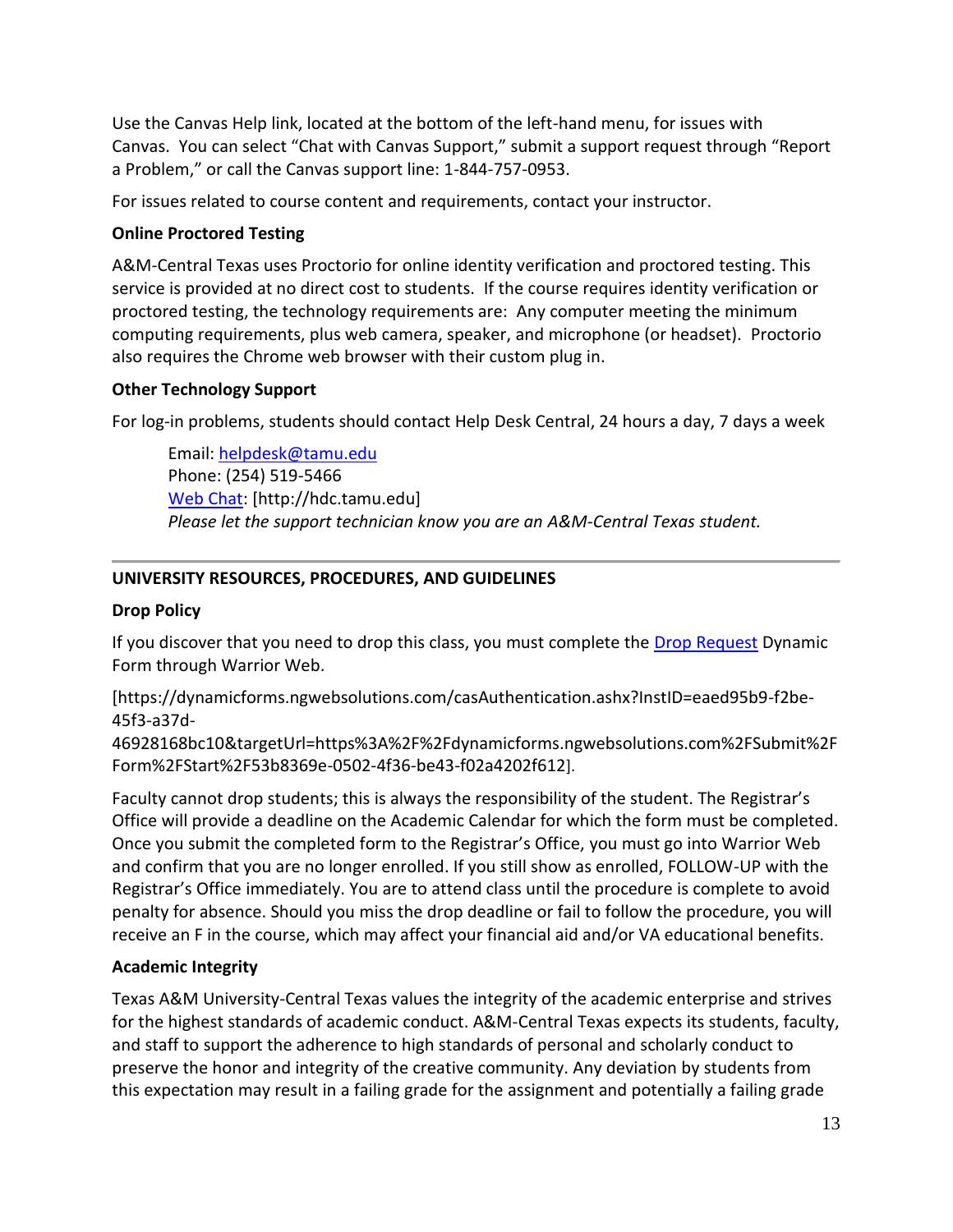for the course. All academic misconduct concerns will be referred to the Office of Student Conduct. When in doubt on collaboration, citation, or any issue, please contact your instructor before taking a course of action.

For more [information](https://nam04.safelinks.protection.outlook.com/?url=https%3A%2F%2Fwww.tamuct.edu%2Fstudent-affairs%2Fstudent-conduct.html&data=04%7C01%7Clisa.bunkowski%40tamuct.edu%7Ccfb6e486f24745f53e1a08d910055cb2%7C9eed4e3000f744849ff193ad8005acec%7C0%7C0%7C637558437485252160%7CUnknown%7CTWFpbGZsb3d8eyJWIjoiMC4wLjAwMDAiLCJQIjoiV2luMzIiLCJBTiI6Ik1haWwiLCJXVCI6Mn0%3D%7C1000&sdata=yjftDEVHvLX%2FhM%2FcFU0B99krV1RgEWR%2BJ%2BhvtoR6TYk%3D&reserved=0) regarding the Student Conduct process, [https://www.tamuct.edu/student-affairs/student-conduct.html].

If you know of potential honor violations by other students, you may [submit](https://nam04.safelinks.protection.outlook.com/?url=https%3A%2F%2Fcm.maxient.com%2Freportingform.php%3FTAMUCentralTexas%26layout_id%3D0&data=04%7C01%7Clisa.bunkowski%40tamuct.edu%7Ccfb6e486f24745f53e1a08d910055cb2%7C9eed4e3000f744849ff193ad8005acec%7C0%7C0%7C637558437485262157%7CUnknown%7CTWFpbGZsb3d8eyJWIjoiMC4wLjAwMDAiLCJQIjoiV2luMzIiLCJBTiI6Ik1haWwiLCJXVCI6Mn0%3D%7C1000&sdata=CXGkOa6uPDPX1IMZ87z3aZDq2n91xfHKu4MMS43Ejjk%3D&reserved=0) a report, [https://cm.maxient.com/reportingform.php?TAMUCentralTexas&layout\_id=0].

# **Academic Accommodations**

At Texas A&M University-Central Texas, we value an inclusive learning environment where every student has an equal chance to succeed and has the right to a barrier-free education. The Warrior Center for Student Success, Equity and Inclusion is responsible for ensuring that students with a disability receive equal access to the university's programs, services and activities. If you believe you have a disability requiring reasonable accommodations, please contact the Office of Access and Inclusion, WH-212; or call (254) 501-5836. Any information you provide is private and confidential and will be treated as such.

For more information, please visit our [Access & Inclusion](https://tamuct.instructure.com/courses/717) Canvas page (log-in required) [https://tamuct.instructure.com/courses/717]

# **Important information for Pregnant and/or Parenting Students**

Texas A&M University-Central Texas supports students who are pregnant and/or parenting. In accordance with requirements of Title IX and related guidance from US Department of Education's Office of Civil Rights, the Dean of Student Affairs' Office can assist students who are pregnant and/or parenting in seeking accommodations related to pregnancy and/or parenting. Students should seek out assistance as early in the pregnancy as possible. For more information, please visit [Student Affairs](https://www.tamuct.edu/student-affairs/pregnant-and-parenting-students.html) [https://www.tamuct.edu/student-affairs/pregnantand-parenting-students.html]. Students may also contact the institution's Title IX Coordinator. If you would like to read more about thes[e requirements and guidelines](http://www2.ed.gov/about/offices/list/ocr/docs/pregnancy.pdf) online, please visit the website [http://www2.ed.gov/about/offices/list/ocr/docs/pregnancy.pdf].

Title IX of the Education Amendments Act of 1972 prohibits discrimination on the basis of sex and gender–including pregnancy, parenting, and all related conditions. A&M-Central Texas is able to provide flexible and individualized reasonable accommodation to pregnant and parenting students. All pregnant and parenting students should contact the Associate Dean in the Division of Student Affairs at (254) 501-5909 to seek out assistance. Students may also contact the University's Title IX Coordinator.

# **Tutoring**

Tutoring is available to all A&M-Central Texas students, both virtually and in-person. Student success coaching is available online upon request.

If you have a question, are interested in becoming a tutor, or in need of success coaching contact the Warrior Center for Student Success, Equity and Inclusion at (254) 501-5836, visit the Warrior Center at 212 Warrior Hall, or by emailing [WarriorCenter@tamuct.edu.](mailto:WarriorCenter@tamuct.edu)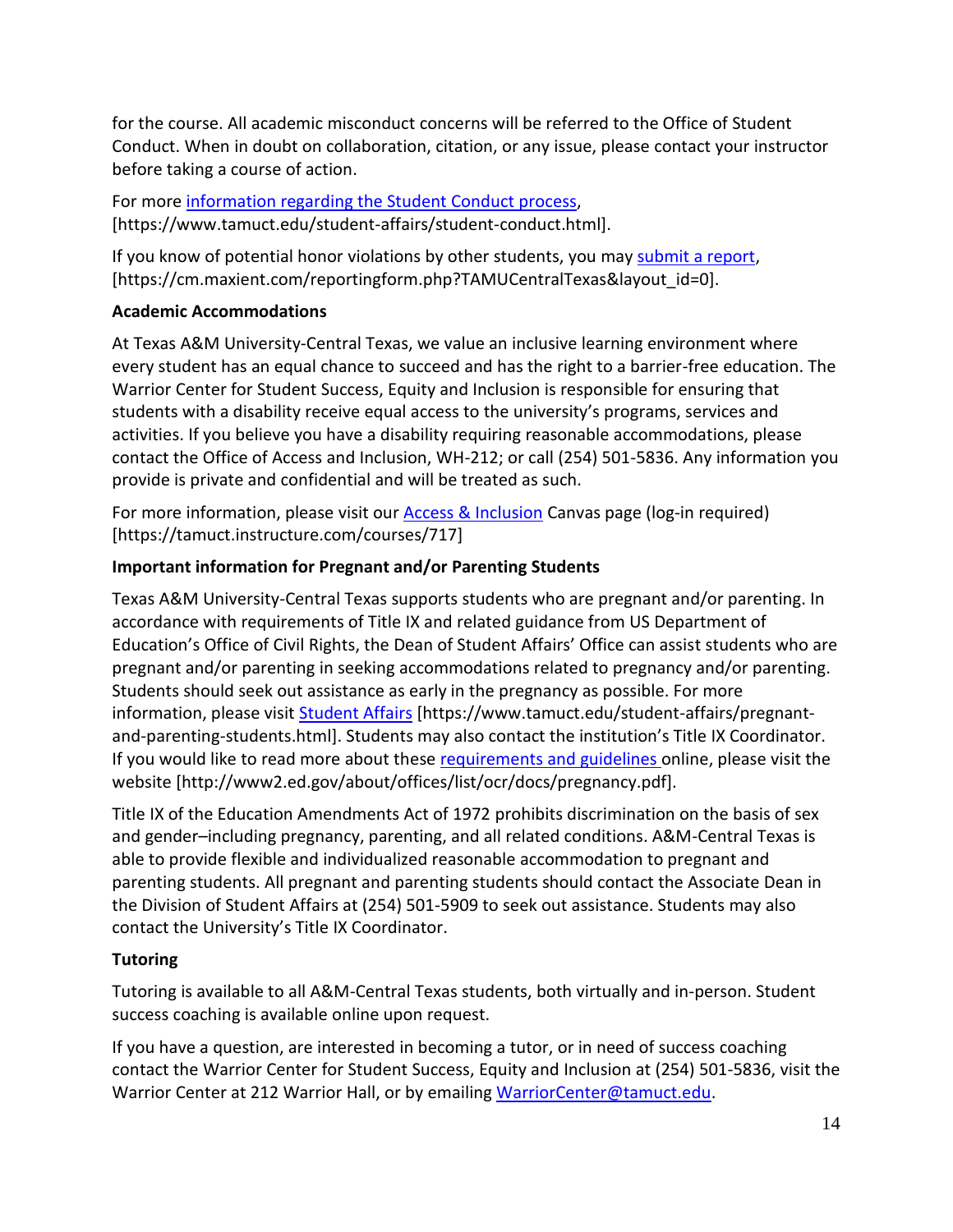To schedule tutoring sessions and view tutor availability, please visit Tutor [Matching](https://tutormatchingservice.com/TAMUCT) [Services](https://tutormatchingservice.com/TAMUCT) [https://tutormatchingservice.com/TAMUCT] or visit the Tutoring Center in 111 Warrior Hall.

Chat live with a remote tutor 24/7 for almost any subject from on your computer! Tutor.com is an online tutoring platform that enables A&M-Central Texas students to log in and receive online tutoring support at no additional cost. This tool provides tutoring in over 40 subject areas except writing support. Access Tutor.com through Canvas.

### **University Writing Center**

University Writing Center: Located in Warrior Hall 416, the University Writing Center (UWC) at Texas A&M University–Central Texas (A&M–Central Texas) is a free service open to all A&M– Central Texas students. For the Spring 2022 semester, the hours of operation are from 10:00 a.m.-5:00 p.m. Monday thru Thursday in Warrior Hall 416 (with online tutoring available every hour as well) with satellite hours available online only Monday thru Thursday from 6:00-9:00 p.m. and Saturday 12:00-3:00 p.m.

Tutors are prepared to help writers of all levels and abilities at any stage of the writing process. While tutors will not write, edit, or grade papers, they will assist students in developing more effective composing practices. By providing a practice audience for students' ideas and writing, our tutors highlight the ways in which they read and interpret students' texts, offering guidance and support throughout the various stages of the writing process. In addition, students may work independently in the UWC by checking out a laptop that runs the Microsoft Office suite and connects to WIFI, or by consulting our resources on writing, including all of the relevant style guides. Whether you need help brainstorming ideas, organizing an essay, proofreading, understanding proper citation practices, or just want a quiet place to work, the UWC is here to help!

Students may arrange a one-to-one session with a trained and experienced writing tutor by making an appointment via [WCOnline](https://tamuct.mywconline.com/) [https://tamuct.mywconline.com/]. In addition, you can email Dr. Bruce Bowles Jr. at bruce.bowles@tamuct.edu if you have any questions about the UWC, need any assistance with scheduling, or would like to schedule a recurring appointment with your favorite tutor by making an appointment via [WCOnline](https://tamuct.mywconline.com/) [https://tamuct.mywconline.com/]. In addition, you can email Dr. Bruce Bowles Jr. at bruce.bowles@tamuct.edu if you have any questions about the UWC, need any assistance with

scheduling, or would like to schedule a recurring appointment with your favorite tutor.

# **University Library**

The University Library provides many services in support of research across campus and at a distance. We offer over 200 electronic databases containing approximately 400,000 eBooks and 82,000 journals, in addition to the 96,000 items in our print collection, which can be mailed to students who live more than 50 miles from campus. Research guides for each subject taught at A&M-Central Texas are available through our website to help students navigate these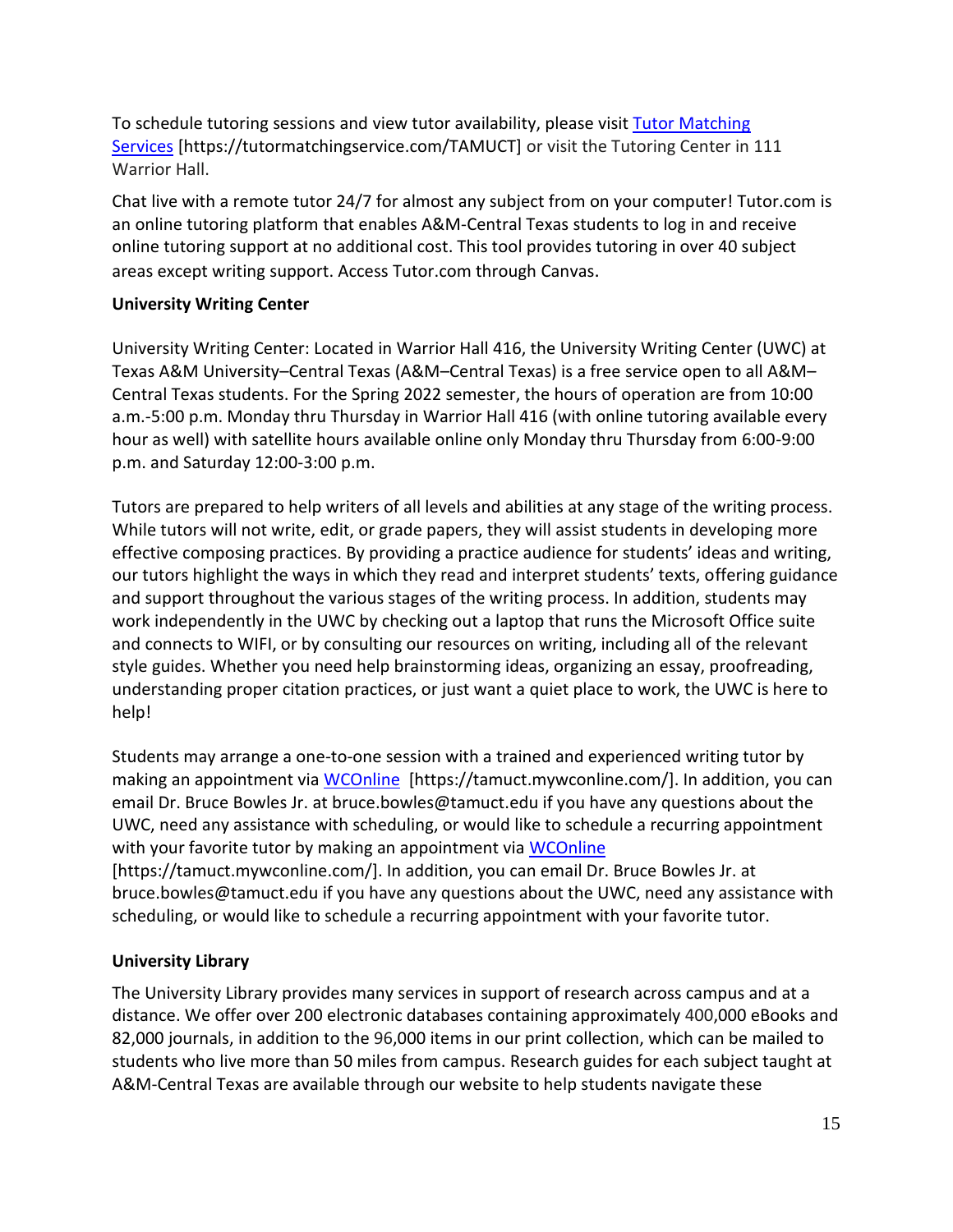resources. On campus, the library offers technology including cameras, laptops, microphones, webcams, and digital sound recorders.

Research assistance from a librarian is also available 24 hours a day through our online chat service, and at the reference desk when the library is open. Research sessions can be scheduled for more comprehensive assistance, and may take place virtually through WebEx, Microsoft Teams or in-person at the library. Schedule an [appointment](https://nam04.safelinks.protection.outlook.com/?url=https%3A%2F%2Ftamuct.libcal.com%2Fappointments%2F%3Fg%3D6956&data=04%7C01%7Clisa.bunkowski%40tamuct.edu%7Cde2c07d9f5804f09518008d9ab7ba6ff%7C9eed4e3000f744849ff193ad8005acec%7C0%7C0%7C637729369835011558%7CUnknown%7CTWFpbGZsb3d8eyJWIjoiMC4wLjAwMDAiLCJQIjoiV2luMzIiLCJBTiI6Ik1haWwiLCJXVCI6Mn0%3D%7C3000&sdata=KhtjgRSAw9aq%2FoBsB6wyu8b7PSuGN5EGPypzr3Ty2No%3D&reserved=0)

[here](https://nam04.safelinks.protection.outlook.com/?url=https%3A%2F%2Ftamuct.libcal.com%2Fappointments%2F%3Fg%3D6956&data=04%7C01%7Clisa.bunkowski%40tamuct.edu%7Cde2c07d9f5804f09518008d9ab7ba6ff%7C9eed4e3000f744849ff193ad8005acec%7C0%7C0%7C637729369835011558%7CUnknown%7CTWFpbGZsb3d8eyJWIjoiMC4wLjAwMDAiLCJQIjoiV2luMzIiLCJBTiI6Ik1haWwiLCJXVCI6Mn0%3D%7C3000&sdata=KhtjgRSAw9aq%2FoBsB6wyu8b7PSuGN5EGPypzr3Ty2No%3D&reserved=0) [https://tamuct.libcal.com/appointments/?g=6956]. Assistance may cover many topics, including how to find articles in peer-reviewed journals, how to cite resources, and how to piece together research for written assignments.

Our 27,000-square-foot facility on the A&M-Central Texas main campus includes student lounges, private study rooms, group work spaces, computer labs, family areas suitable for all ages, and many other features. Services such as interlibrary loan, TexShare, binding, and laminating are available. The library frequently offers workshops, tours, readings, and other events. For more information, please visit our Library [website](https://nam04.safelinks.protection.outlook.com/?url=https%3A%2F%2Ftamuct.libguides.com%2Findex&data=04%7C01%7Clisa.bunkowski%40tamuct.edu%7C7d8489e8839a4915335f08d916f067f2%7C9eed4e3000f744849ff193ad8005acec%7C0%7C0%7C637566044056484222%7CUnknown%7CTWFpbGZsb3d8eyJWIjoiMC4wLjAwMDAiLCJQIjoiV2luMzIiLCJBTiI6Ik1haWwiLCJXVCI6Mn0%3D%7C1000&sdata=2R755V6rcIyedGrd4Os5rkgn1PvhHKU3kUV1vBKiHFo%3D&reserved=0) [http://tamuct.libguides.com/index].

# **OPTIONAL POLICY STATEMENTS**

# **A Note about Sexual Violence at A&M-Central Texas**

Sexual violence is a serious safety, social justice, and public health issue. The university offers support for anyone struggling with these issues. University faculty are mandated reporters, so if someone discloses that they were sexually assaulted (or a victim of Domestic/Dating Violence or Stalking) while a student at TAMUCT, faculty members are required to inform the Title IX Office. If you want to discuss any of these issues confidentially, you can do so through Student Wellness and Counseling (254-501-5955) located on the second floor of Warrior Hall (207L).

Sexual violence can occur on our campus because predators often feel emboldened, and victims often feel silenced or shamed. It is incumbent on ALL of us to find ways to actively create environments that tell predators we don't agree with their behaviors and tell survivors we will support them. Your actions matter. Don't be a bystander; be an agent of change. For additional information on campus policy and resources visit the [Title IX webpage](https://www.tamuct.edu/compliance/titleix.html) [\[https://www.tamuct.edu/compliance/titleix.html\]](https://www.tamuct.edu/compliance/titleix.html).

# **Behavioral Intervention**

Texas A&M University-Central Texas cares about the safety, health, and well-being of its students, faculty, staff, and community. If you are aware of individuals for whom you have a concern, please make a referral to the Behavioral Intervention Team. Referring your concern shows you care. You can complete the [referral](https://cm.maxient.com/reportingform.php?TAMUCentralTexas&layout_id=2) online

[https://cm.maxient.com/reportingform.php?TAMUCentralTexas&layout\_id=2].

Anonymous referrals are accepted. Please see the [Behavioral Intervention Team](https://www.tamuct.edu/bit) website for more information [https://www.tamuct.edu/bit]. If a person's behavior poses an imminent threat to you or another, contact 911 or A&M-Central Texas University Police at 254-501-5805.